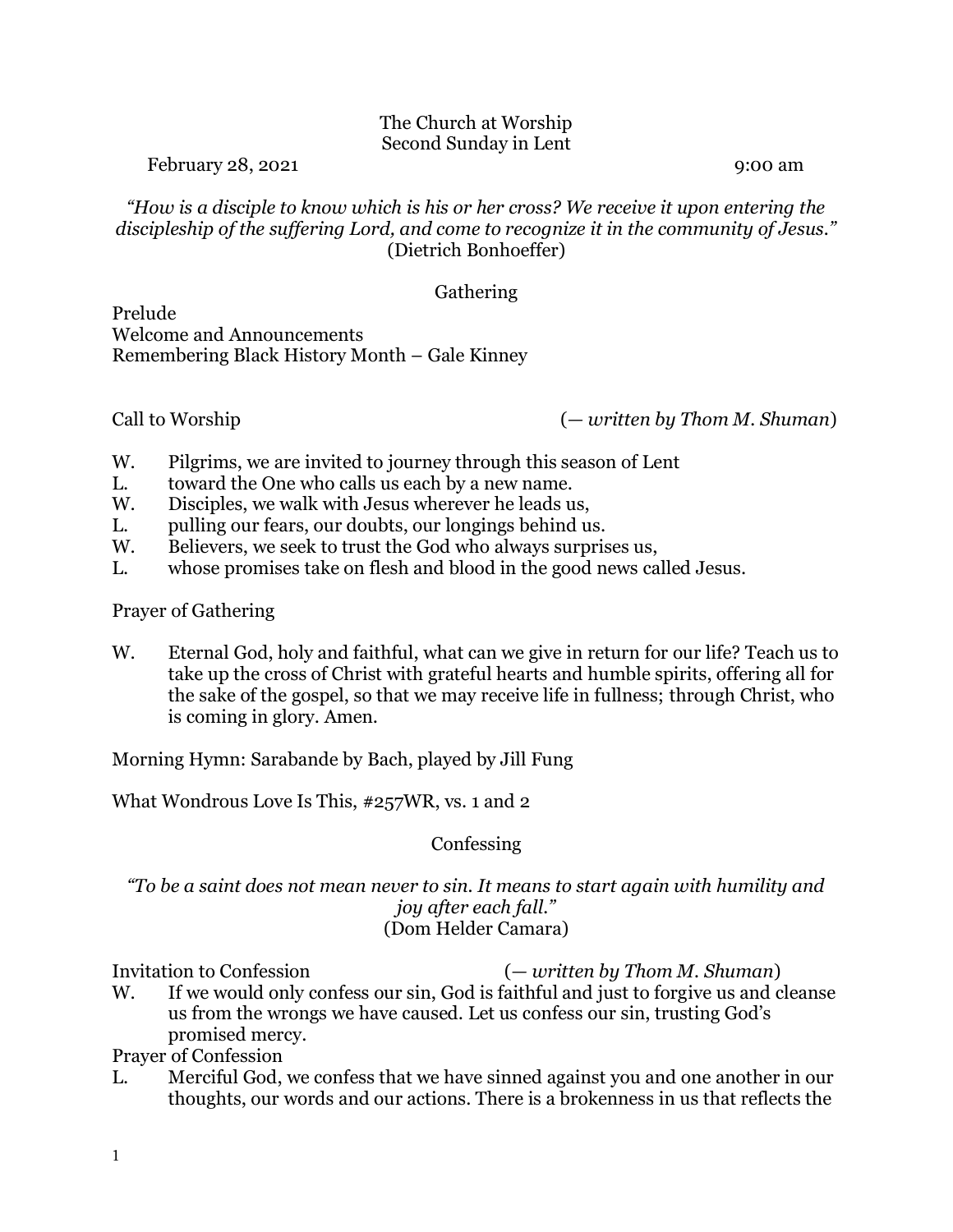brokenness of our world — and it is deep and broad. Yet in your mercy and healing grace, you can restore us and empower us to walk in the way of Christ.

W. In your mercy and healing grace, you can reform our paths toward love and justice for our neighbors and for the earth. In your mercy and healing grace, you can make your peace – your shalom – a reality in our communities and lives. Amen.

Assurance of Forgiveness

- L. Listen carefully, dear friends. God does not reject us, God redeems us. God does not back out of the relationship created so long ago, God restores it to its original purpose. God does not hold back, but pours abundant forgiveness into our lives.
- W. Forgiven, we can follow; filled with hope, we can empty ourselves for others; restored to new life, we can live in relationship with God, with our neighbors and enemies, with ourselves. Thanks be to God. Amen.

Hymn: I Come to the Cross, #251WR

Hearing

Scripture Read Genesis 17:1-7, 15-16

Choral Worship: At the Cross, #258WR

The Word Read and Spoken Mark 8:31-38

"What It Means To Take Our Own Cross"

Responding

Hymn

Offering of Prayers and Gifts

W. Prayers of the People and the Lord's Prayer (use if you like)

Written by Roger Gench (Source: Pres-Outlook) O God, our creator and redeemer, we pray that the Spirit of Jesus would be with us as we continue our journey through Lent. Jesus called his disciples to pick up their cross and follow him. Help us to discern what that means for us as the church in this time and place. Give us the courage to name suffering and evil and to stand in resistance to it. Give us endurance when we face persecution for resisting abuses in our lives and communities. Empower us to stand with those who suffer on account of homelessness, lack of food or resources, or other injustices. Inspire us to see Christ in the least of these in our midst.

O God, we pray for those who are isolated and lonely during this pandemic. May we find ways to be a comfort for them. We pray for children and parents who are navigating school and work under such stressful circumstances. We pray for those who have lost loved ones because of the virus and are grieving the loss. We pray for your church in this